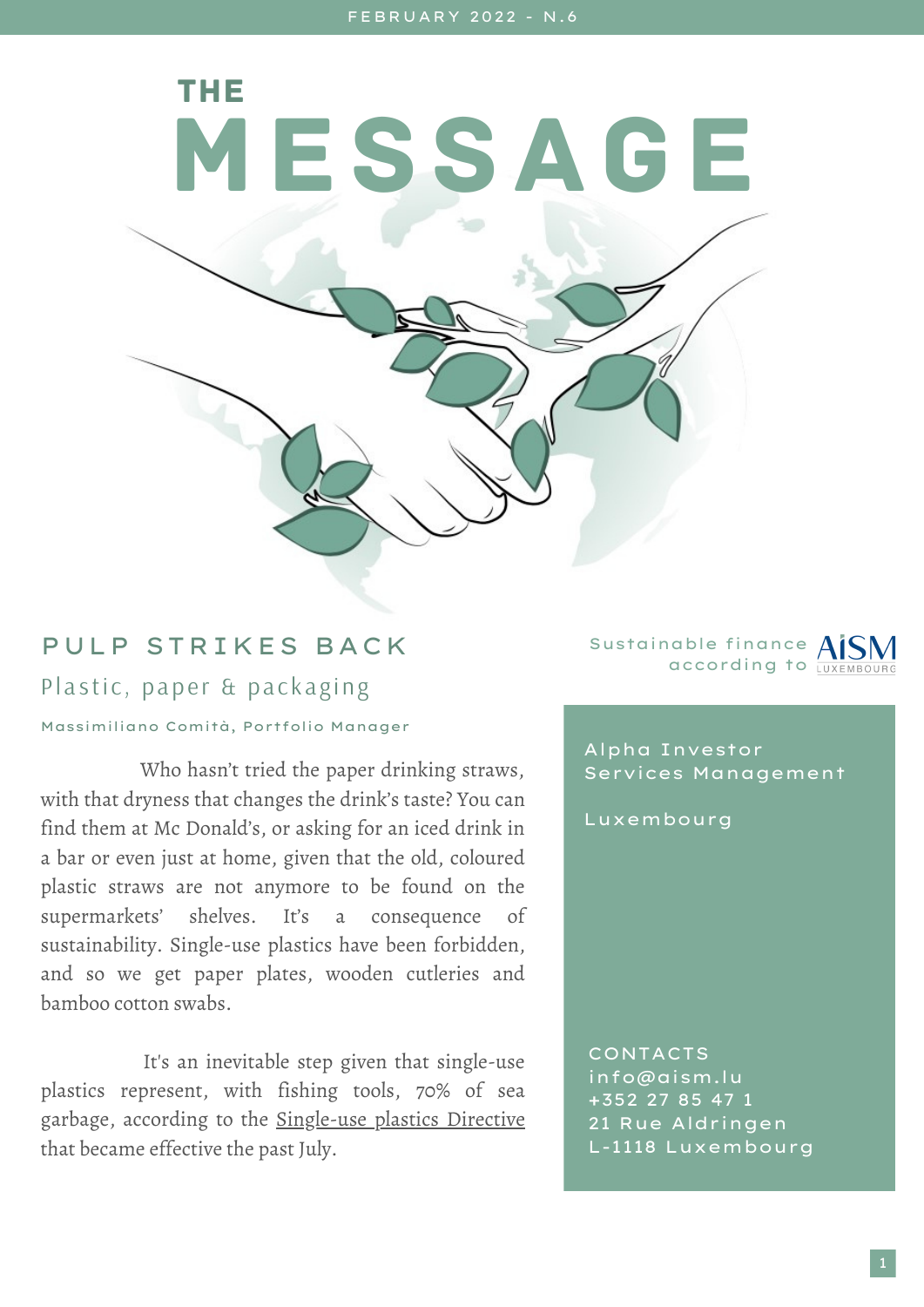The main single-use plastics producers are once again the abused oil companies, together with chemical [companies.](https://www.minderoo.org/plastic-waste-makers-index/) The first twenty companies produce over half of the single-use plastics consumed in the world. The first one is Exxon Mobile, followed by the American chemical company Dow and the Chinese Sinopec. The first producing country is China, followed by the United States and India. There's also a European company in the first twenty, and not by chance it's the biggest European oil company: Total. That same Total that promises 7GW of solar energy per year.

Looking at the main shareholders of these companies, other than the governments owners such as China and Saudi Arabia, we find international ETF investors such as Vanguard, Blackrock and State Street. Companies push green investments but then they sell products such as ETFs which have to follow closely the world markets and perhaps they can't invest as they wish. It's business.

It's not a matter of waging wars against plastic producers and those who invest in them: they have already a lot on their hands, between sale restrictions and taxes that are coming up all over Europe. We want instead to highlight those companies that have found a new impulse from this transformation.

With the digital era printed paper has declined more and more. Between 2016 and 2017 investors were wondering how the

companies involved in this business would end up, as well as recycling companies, given that recycled paper was used less and less. Then the transition towards a more sustainable world – where **the packaging business switches from plastic to paper**, wood and other sustainable materials, and where the circular economy is a fundamental pillar – brought them back to life from a seeming extinction.

In addition to sustainability, we have seen the **boom of Amazon and online commerce pushing the demand of paperboard for packaging**, as well as new lifestyles from the Millennials such as takeaway food, where paper packaging is replacing more and more the plastic one.

**As a result a business sector that for thirty years has grown around 3% per annum, in line with the world GDP, and that was seen on the verge of collapse, is growing today almost three times than in the past.**

Along the production chain, however, there's different businesses with very different margins.

Let's start with the companies producing pulp, the primary raw material to make paper. In Europe it is produced mainly in the northern countries and in the past two years its price jumped by 60%. The reason is linked to the increased costs of energy and transportation and to the pandemic that in reducing the availability of workers has also